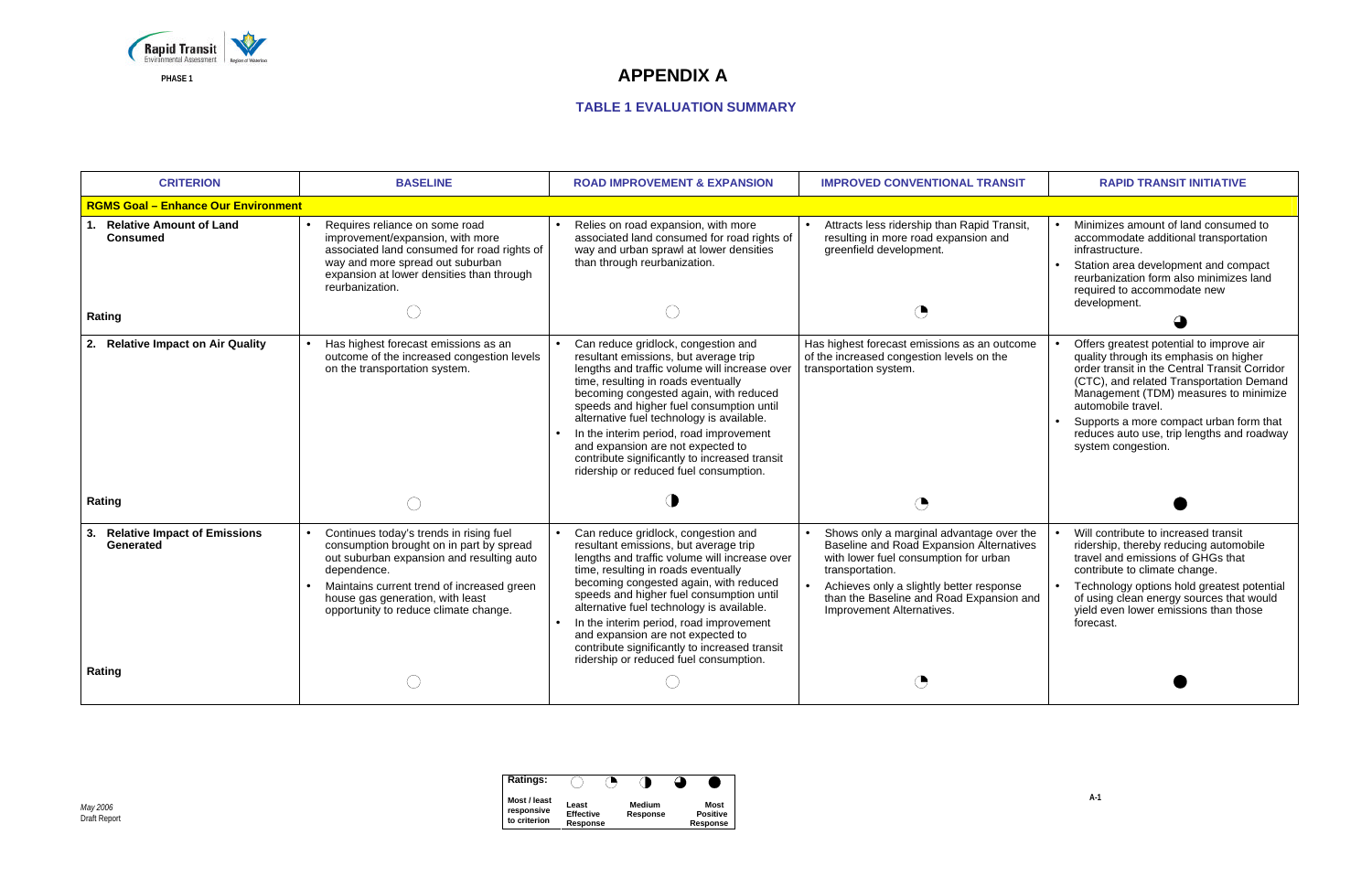

| <b>Ratings:</b>                            |                                       |                           |                                     |
|--------------------------------------------|---------------------------------------|---------------------------|-------------------------------------|
| Most / least<br>responsive<br>to criterion | Least<br><b>Effective</b><br>Response | <b>Medium</b><br>Response | Most<br><b>Positive</b><br>Response |

| <b>CRITERION</b>                                                                             | <b>BASELINE</b>                                                                                                                                                                                                                | <b>ROAD IMPROVEMENT &amp; EXPANSION</b>                                                                                                                                                                                                                                                                          | <b>IMPROVED CONVENTIONAL TRANSIT</b>                                                                                                                                                                                                                                                                                            | <b>RAPID TRANSIT INITIATIVE</b>                                                                                                                                                                                                                                                                                                                                                                                              |
|----------------------------------------------------------------------------------------------|--------------------------------------------------------------------------------------------------------------------------------------------------------------------------------------------------------------------------------|------------------------------------------------------------------------------------------------------------------------------------------------------------------------------------------------------------------------------------------------------------------------------------------------------------------|---------------------------------------------------------------------------------------------------------------------------------------------------------------------------------------------------------------------------------------------------------------------------------------------------------------------------------|------------------------------------------------------------------------------------------------------------------------------------------------------------------------------------------------------------------------------------------------------------------------------------------------------------------------------------------------------------------------------------------------------------------------------|
| <b>RGMS Goal - Build Vibrant Urban Places</b>                                                |                                                                                                                                                                                                                                |                                                                                                                                                                                                                                                                                                                  |                                                                                                                                                                                                                                                                                                                                 |                                                                                                                                                                                                                                                                                                                                                                                                                              |
| <b>Relative Contribution to Region's</b><br>4.<br><b>Reurbanization Objectives</b><br>Rating | Offers least ability to stimulate<br>reurbanization and intensification around<br>transit stations in the Central Transit<br>Corridor.                                                                                         | Offers least ability to stimulate<br>reurbanization and intensification around<br>transit stations in the Central Transit<br>Corridor.                                                                                                                                                                           | Some transit ridership increase, links core<br>areas with transit service and stimulates<br>some intensification, but at lower density<br>than that stimulated by Rapid Transit.<br>Over time, limited potential for increase in<br>$\bullet$<br>transit ridership resulting in more growth<br>attracted to suburban locations. | Stimulates reurbanization of the urban<br>area, and intensification within the area<br>around transit stations in the Central Transit<br>Corridor as prescribed in the Province's<br>Proposed Growth Plan and the Regional<br>Growth Management Strategy.                                                                                                                                                                    |
|                                                                                              |                                                                                                                                                                                                                                |                                                                                                                                                                                                                                                                                                                  | $\bigodot$                                                                                                                                                                                                                                                                                                                      |                                                                                                                                                                                                                                                                                                                                                                                                                              |
| <b>Relative Contribution to Innovative</b><br>5.<br><b>Urban Design</b><br>Rating            | Limited opportunities or potential to<br>promote development and integration of<br>alternative transportation modes (e.g.<br>bicycle lanes on roads, streetscape and<br>pedestrian improvements at conventional<br>bus stops). | Limited opportunities or potential to<br>promote development and integration of<br>alternative transportation modes (e.g.<br>bicycle lanes on roads, streetscape and<br>pedestrian improvements at conventional<br>bus stops).                                                                                   | Can promote development and integration<br>of alternative transportation modes (e.g.<br>bicycle lanes on roads, streetscape and<br>pedestrian improvements at conventional<br>bus stops).                                                                                                                                       | Expected to act as a catalyst for more<br>compact and mixed-use development (i.e.<br>Transit Oriented Development) leading to<br>greater mobility, healthier lifestyles with<br>more walking and cycling, alternative forms<br>of residences closer to places of work, and<br>interesting streetscapes that promote a<br>safe and secure walking environment.<br>All with less dependence on private<br>automobile travel.   |
|                                                                                              |                                                                                                                                                                                                                                |                                                                                                                                                                                                                                                                                                                  |                                                                                                                                                                                                                                                                                                                                 |                                                                                                                                                                                                                                                                                                                                                                                                                              |
| <b>Relative Contribution to Public</b><br>6.<br>Health                                       | Can include features to enhance public<br>health, such as more walking and cycling<br>facilities.<br>Offers fewer functional linkages to walking<br>and cycling than transit as inherent part of<br>the transit-related trip.  | Can include features to enhance public<br>health, such as more walking and cycling<br>facilities.<br>Offers fewer functional linkages to walking<br>and cycling than transit as inherent part of<br>the transit-related trip.<br>More traffic and resulting congestion will<br>result in more traffic accidents. | Can include features to enhance public<br>health, such as more walking and cycling<br>facilities.<br>Offers more functional linkages to walking<br>and cycling as inherent part of the transit-<br>related trip.                                                                                                                | Can include features to enhance public<br>health, such as more walking and cycling<br>facilities.<br>Offers more functional linkages to walking<br>and cycling as inherent part of the transit-<br>related trip.<br>Stations can incorporate walkways and<br>cycling routes, and support more compact<br>mixed-use reurbanization where cycling<br>and walking are safer and provide<br>connections with other travel modes. |
| Rating                                                                                       |                                                                                                                                                                                                                                |                                                                                                                                                                                                                                                                                                                  |                                                                                                                                                                                                                                                                                                                                 |                                                                                                                                                                                                                                                                                                                                                                                                                              |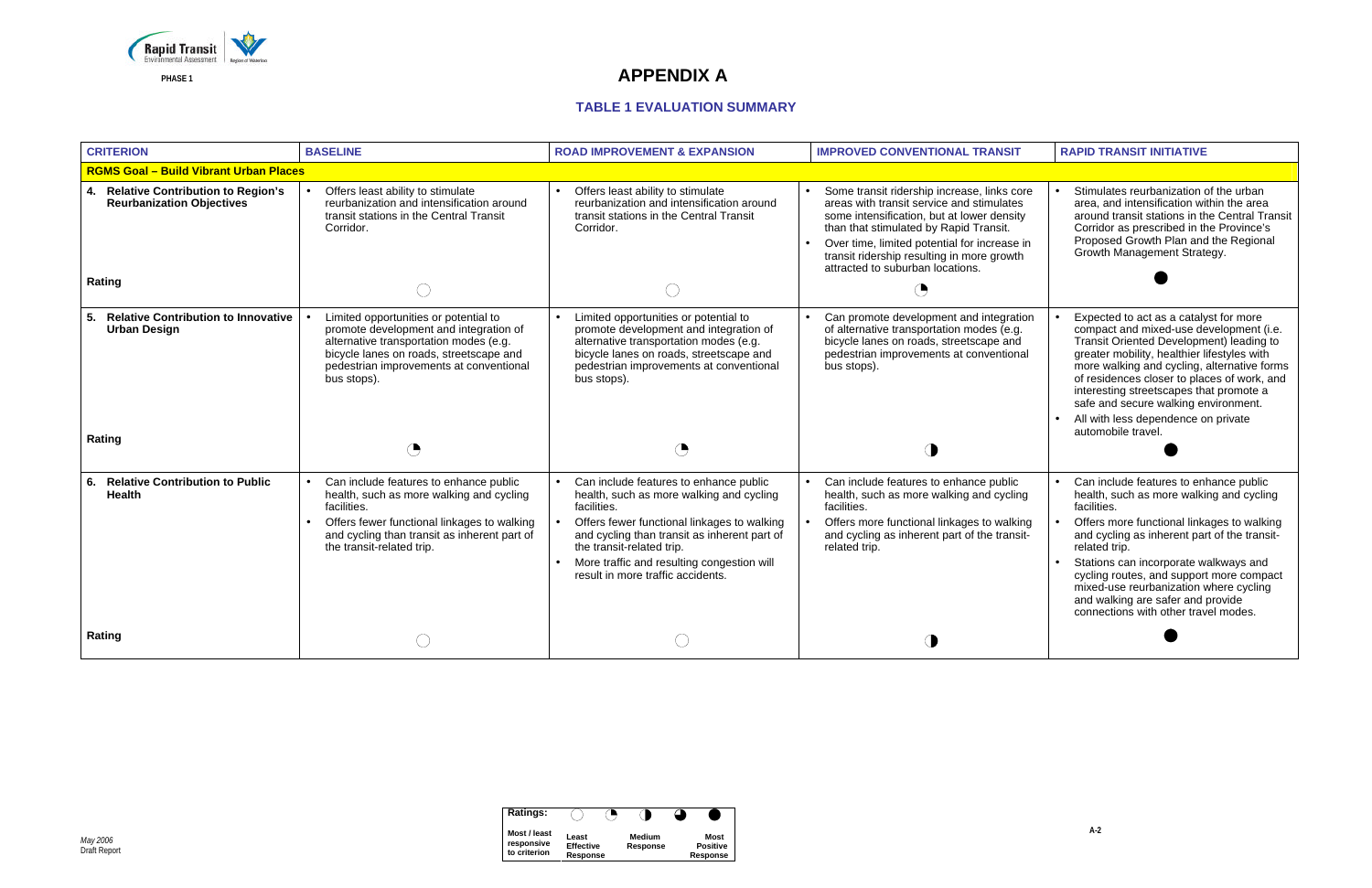

| <b>Ratings:</b>                            |                                       |                    |                                     |
|--------------------------------------------|---------------------------------------|--------------------|-------------------------------------|
| Most / least<br>responsive<br>to criterion | Least<br><b>Effective</b><br>Response | Medium<br>Response | Most<br><b>Positive</b><br>Response |

| <b>CRITERION</b>                                                                                 | <b>BASELINE</b>                                                                                                                                       | <b>ROAD IMPROVEMENT &amp; EXPANSION</b>                                                                                                                                                                                        | <b>IMPROVED CONVENTIONAL TRANSIT</b>                                                                                                                                                                                                                                                                                           | <b>RAPID TRANSIT INITIATIVE</b>                                                                                                                                                                                                                                                 |
|--------------------------------------------------------------------------------------------------|-------------------------------------------------------------------------------------------------------------------------------------------------------|--------------------------------------------------------------------------------------------------------------------------------------------------------------------------------------------------------------------------------|--------------------------------------------------------------------------------------------------------------------------------------------------------------------------------------------------------------------------------------------------------------------------------------------------------------------------------|---------------------------------------------------------------------------------------------------------------------------------------------------------------------------------------------------------------------------------------------------------------------------------|
| <b>RGMS Goal - Provide Greater Transportation Choice</b>                                         |                                                                                                                                                       |                                                                                                                                                                                                                                |                                                                                                                                                                                                                                                                                                                                |                                                                                                                                                                                                                                                                                 |
| <b>Relative Contribution to Increased</b><br>7.<br><b>Transportation Choice</b><br><b>Rating</b> | Auto orientation offers the fewest<br>opportunities to functionally support<br>alternative travel choices.                                            | Auto orientation offers the fewest<br>opportunities to functionally support<br>alternative travel choices.                                                                                                                     | Transit services in the Central Transit<br>Corridor. and suburbs can be improved with<br>dedicated bus lanes, bus priority measures<br>and direct walkway connections to stops<br>and terminals.<br>Offers opportunities for integration with<br>inter-city bus, passenger rail and bikeways<br>across the broad service area. | Introduces a new choice f<br>within the Central Transit<br>faster travel times and im<br>service.<br>Highest potential to integr<br>transportation modes thro<br>connections with other tra<br>Higher densities in the Ce<br>Corridor. will encourage n<br>walking and cycling. |
|                                                                                                  |                                                                                                                                                       |                                                                                                                                                                                                                                |                                                                                                                                                                                                                                                                                                                                |                                                                                                                                                                                                                                                                                 |
| <b>Relative Contribution to Increased</b><br>8.<br><b>Regional Transit Ridership</b>             | Projected to generate from 6 to 14 million<br>fewer annual transit trips in 2021 and 2041<br>respectively compared to Rapid Transit.                  | Projected to generate from 6 to 14 million<br>fewer annual transit trips in 2021 and 2041<br>respectively compared to Rapid Transit.                                                                                           | Lower transit ridership projections<br>compared to Rapid Transit (5-12 million<br>fewer annual transit riders in 2021 and<br>2041 respectively).                                                                                                                                                                               | Forecast to offer the high<br>ridership potential based<br>compact urban form, with<br>located in proximity to trai<br>provision of highly compe                                                                                                                                |
| Rating                                                                                           |                                                                                                                                                       |                                                                                                                                                                                                                                |                                                                                                                                                                                                                                                                                                                                |                                                                                                                                                                                                                                                                                 |
| <b>Relative Affordability of Personal</b><br>9.<br><b>Transportation Cost</b>                    | Offers the least potential to reduce<br>personal transportation cost due to growth<br>in auto dependence.<br>In long term, increased vehicle wear and | Offers the least potential to reduce<br>personal transportation cost due to growth<br>in auto dependence.<br>In long term, increased vehicle wear and                                                                          | Will lower overall transportation<br>$\bullet$<br>expenditure by increasing transit service<br>coverage, and gaining increase in non-<br>motorized travel.                                                                                                                                                                     | Generates reduced transi<br>leading to increased trans<br>auto travel and resulting r<br>transportation expenditure                                                                                                                                                             |
|                                                                                                  | fuel consumption will occur as roadway<br>congestion increases.                                                                                       | fuel consumption will occur as roadway<br>congestion increases.                                                                                                                                                                | But with lower reurbanization potential in<br>the built up area, transit ridership will be<br>lower than the rapid transit strategy along<br>with walking and cycling trips that are<br>associated with transit.                                                                                                               | reurbanization, Rapid Tra<br>residents living close to tr<br>resulting in more non-mot<br>lower transportation costs                                                                                                                                                            |
| Rating                                                                                           |                                                                                                                                                       |                                                                                                                                                                                                                                |                                                                                                                                                                                                                                                                                                                                |                                                                                                                                                                                                                                                                                 |
| 10. Relative Flexibility to Changes in<br><b>Operation</b>                                       | Focuses on minimal road and transit<br>improvements, with limited flexibility to<br>accommodate increased travel demands.                             | Requires a commitment to invest in<br>significant road infrastructure.<br>Offers flexibility by adding lanes to serve<br>growing traffic demands, shared with transit<br>in high occupancy vehicle lanes and cycling<br>lanes. | Offers most operational flexibility and<br>adaptability to change in being able to<br>adjust routes, stops, and schedules to meet<br>growing demands.                                                                                                                                                                          | Most Rapid Transit techn<br>fixed travelway (e.g. rail),<br>adaptable to changes in o<br>Some Rapid Transit techr<br>Bus Rapid Transit do per<br>operation beyond the fixe                                                                                                      |
| <b>Rating</b>                                                                                    |                                                                                                                                                       |                                                                                                                                                                                                                                |                                                                                                                                                                                                                                                                                                                                |                                                                                                                                                                                                                                                                                 |

|                                        | <b>RAPID TRANSIT INITIATIVE</b>                                                                                                                                                                                                                                                                                                                                                                  |
|----------------------------------------|--------------------------------------------------------------------------------------------------------------------------------------------------------------------------------------------------------------------------------------------------------------------------------------------------------------------------------------------------------------------------------------------------|
|                                        |                                                                                                                                                                                                                                                                                                                                                                                                  |
| ed with<br>ısures<br>pps<br>th<br>ways | Introduces a new choice for transportation<br>within the Central Transit Corridor. with<br>faster travel times and improved level of<br>service.<br>Highest potential to integrate alternative<br>transportation modes through strong<br>connections with other travel modes.<br>Higher densities in the Central Transit<br>Corridor. will encourage more short trips by<br>walking and cycling. |
| on<br>d                                | Forecast to offer the highest transit<br>ridership potential based on a more<br>compact urban form, with new development<br>located in proximity to transit stations, and<br>provision of highly competitive service.                                                                                                                                                                            |
| 'ice<br>n-<br>ม in<br>be<br>long<br>Э  | Generates reduced transit travel time,<br>leading to increased transit ridership, less<br>auto travel and resulting reduction in<br>transportation expenditures. By supporting<br>reurbanization, Rapid Transit has more<br>residents living close to transit stations,<br>resulting in more non-motorized travel and<br>lower transportation costs.                                             |
| o meet                                 | Most Rapid Transit technologies use a<br>fixed travelway (e.g. rail), so it is less<br>adaptable to changes in operations.<br>Some Rapid Transit technologies such as<br>Bus Rapid Transit do permit flexibility of<br>operation beyond the fixed travelway.                                                                                                                                     |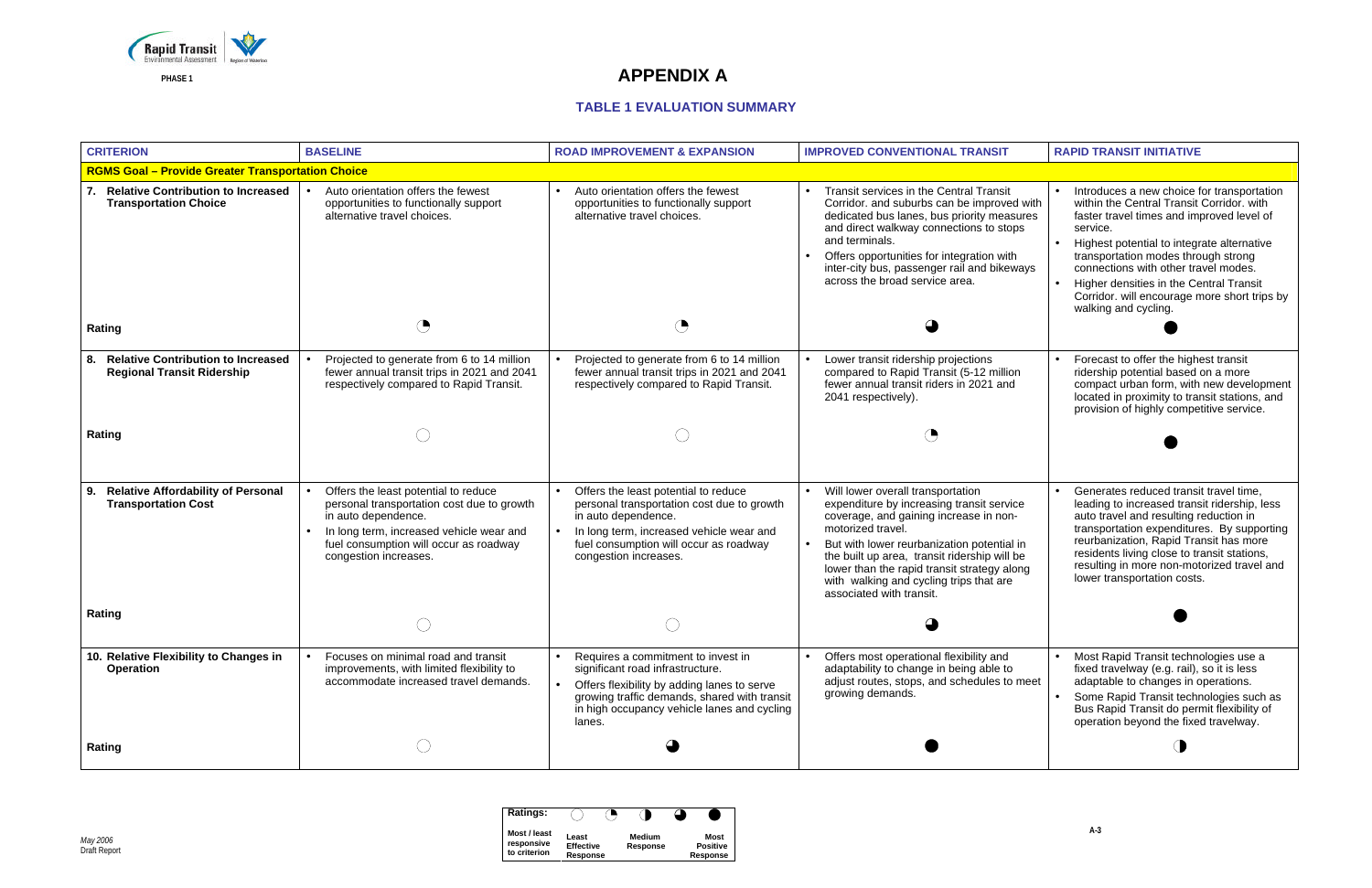

| <b>Ratings:</b>                            |                                       |                           |                                     |
|--------------------------------------------|---------------------------------------|---------------------------|-------------------------------------|
| Most / least<br>responsive<br>to criterion | Least<br><b>Effective</b><br>Response | <b>Medium</b><br>Response | Most<br><b>Positive</b><br>Response |

| <b>CRITERION</b>                                                                      | <b>BASELINE</b>                                                                                                                                                                                                                                                                                                                                        | <b>ROAD IMPROVEMENT &amp; EXPANSION</b>                                                                                                                                                                                                                                              | <b>IMPROVED CONVENTIONAL TRANSIT</b>                                                                                                                                                                                                                                                                                           | <b>RAPID TRANSIT INITIATIVE</b>                                                                                                                                                                                                              |
|---------------------------------------------------------------------------------------|--------------------------------------------------------------------------------------------------------------------------------------------------------------------------------------------------------------------------------------------------------------------------------------------------------------------------------------------------------|--------------------------------------------------------------------------------------------------------------------------------------------------------------------------------------------------------------------------------------------------------------------------------------|--------------------------------------------------------------------------------------------------------------------------------------------------------------------------------------------------------------------------------------------------------------------------------------------------------------------------------|----------------------------------------------------------------------------------------------------------------------------------------------------------------------------------------------------------------------------------------------|
| <b>RGMS Goal - Protect Out Countryside</b>                                            |                                                                                                                                                                                                                                                                                                                                                        |                                                                                                                                                                                                                                                                                      |                                                                                                                                                                                                                                                                                                                                |                                                                                                                                                                                                                                              |
| 11. Relative Contribution to Region's<br><b>Countryside Protection Goal</b><br>Rating | Does not support reurbanization and<br>Central Transit Corridor. intensification.<br>Without significant regulatory controls to<br>limit greenfield development, there will be<br>increasing pressure on the countryside line<br>to expand.                                                                                                            | Does not support reurbanization and<br>Central Transit Corridor. intensification.<br>Without significant regulatory controls to<br>limit greenfield development, there will be<br>increasing pressure on the countryside line<br>to expand.                                          | Supports transit ridership but with moderate<br>density development nodes, so will result in<br>some sprawl over time, with resulting<br>pressure on the countryside line.                                                                                                                                                     | Best supports reurbanizat<br>development within a con<br>of nodes and corridors.<br>Minimizes risk of significa<br>development pressure on<br>line.                                                                                          |
| <b>RGMS Goal - Foster a Strong Economy</b>                                            |                                                                                                                                                                                                                                                                                                                                                        |                                                                                                                                                                                                                                                                                      |                                                                                                                                                                                                                                                                                                                                |                                                                                                                                                                                                                                              |
| 12. Relative Contribution to<br><b>Downtown Revitalization</b><br>Rating              | Has limited capability to attract downtown<br>investment and revitalization with<br>employment heading to suburban locations<br>where roadway access is greatest.<br>Little transit and road investment in core<br>areas will curb the core area's<br>attractiveness for investment.                                                                   | Has limited capability to attract downtown<br>investment and revitalization with<br>employment heading to suburban locations<br>where roadway access is greatest.<br>Little transit and road investment in core<br>areas will curb the core area's<br>attractiveness for investment. | Can assist in revitalizing the cores through<br>$\bullet$<br>improved service and transit accessibility in<br>these areas.<br>No evidence Conventional Transit will attract<br>higher density forms and core intensification.                                                                                                  | Provides a new transportation<br>core area with a high level se<br>attract new development and<br>encouraging street-related de                                                                                                              |
| 13. Relative (Infrastructure) Capital<br><b>Cost to the Region</b><br><b>Rating:</b>  | Low initial capital cost with minimal road<br>$\bullet$<br>improvements.<br>Potential moderate to high capital cost in<br>the long term as infrastructure deteriorates,<br>and significant road improvements are<br>demanded to accommodate the dispersed<br>low density urban form.<br>Transportation infrastructure investment<br>lags urban growth. | High capital cost as significant road system<br>expansion and widening existing roads are<br>favoured to accommodate more traffic from<br>dispersed development.<br>Transportation infrastructure capital costs<br>are heavily weighted towards road<br>construction.<br>◔           | Low initial capital cost that will rise over<br>time as transit service levels deteriorate<br>with more suburban expansion and road<br>congestion.<br>Road and transit infrastructure costs are<br>better balanced (than baseline and road<br>expansion) but this may shift towards road<br>expansion as congestion increases. | High initial capital cost of<br>infrastructure.<br>Over long term, infrastruc<br>as ridership grows resultir<br>and more stable transit se<br>Road and transit infrastru<br>better balanced with more<br>transit for accommodating<br>needs. |

|                                      | <b>RAPID TRANSIT INITIATIVE</b>                                                                                                                                                                                                                                                                                                                  |
|--------------------------------------|--------------------------------------------------------------------------------------------------------------------------------------------------------------------------------------------------------------------------------------------------------------------------------------------------------------------------------------------------|
|                                      |                                                                                                                                                                                                                                                                                                                                                  |
| derate<br>sult in                    | Best supports reurbanization and<br>$\bullet$<br>development within a compact urban form<br>of nodes and corridors.<br>Minimizes risk of significant suburban<br>development pressure on the countryside<br>line.                                                                                                                                |
|                                      |                                                                                                                                                                                                                                                                                                                                                  |
| ough<br>ility in<br>act:<br>ion.     | Provides a new transportation service linking<br>core area with a high level service that will<br>attract new development and further<br>encouraging street-related developments.                                                                                                                                                                |
| er<br>ate<br>ad<br>are<br>ad<br>road | High initial capital cost of rapid transit<br>infrastructure.<br>Over long term, infrastructure costs decline<br>as ridership grows resulting from higher<br>and more stable transit service levels<br>Road and transit infrastructure costs are<br>better balanced with more investment in<br>transit for accommodating future travel<br>needs. |